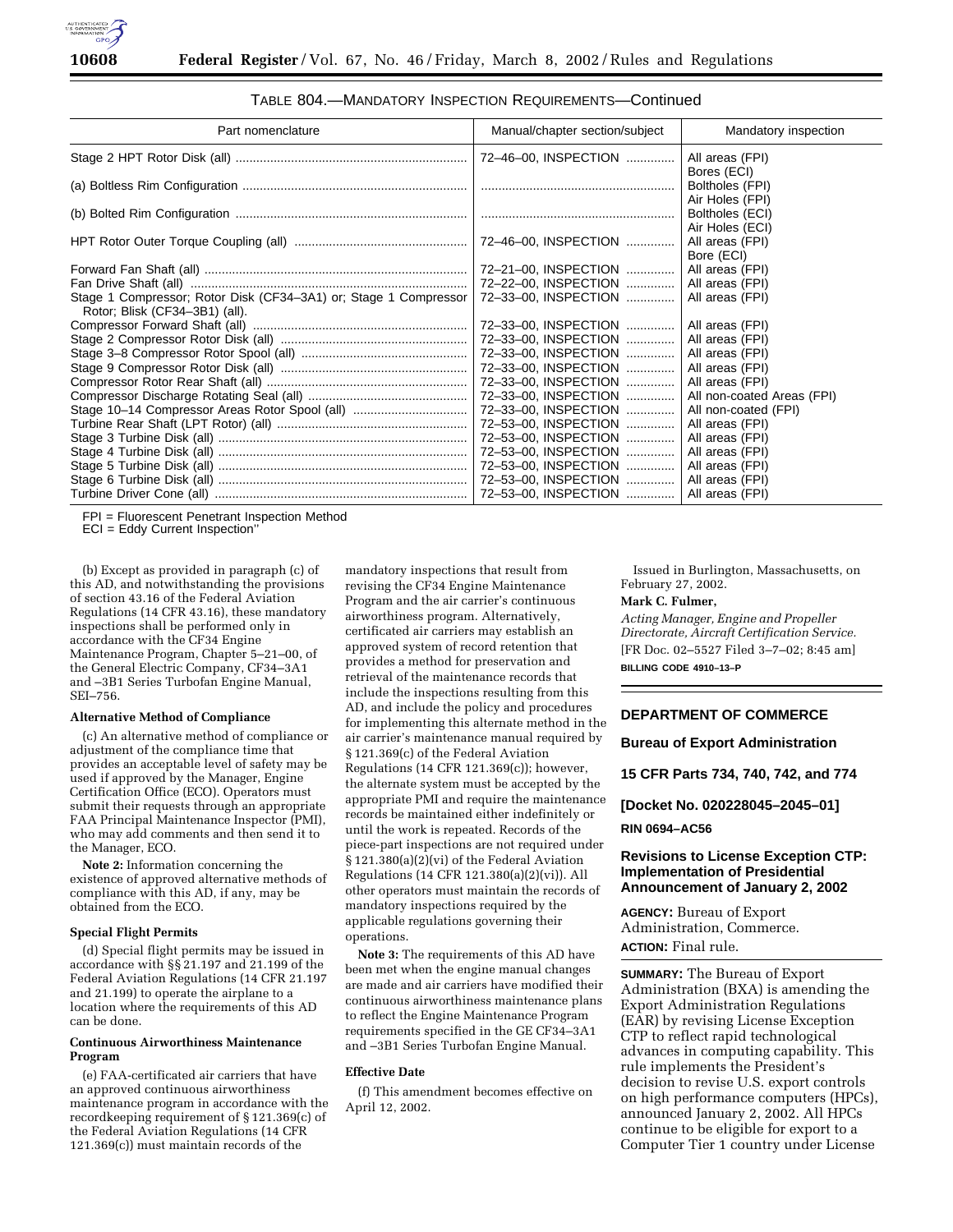Exception CTP. Beginning March 3, 2002, HPCs controlled by Export Control Classification Number (ECCN) 4A003 with a CTP up to 190,000 Millions of Theoretical Operations per Second (MTOPS) can be exported to Computer Tier 3 countries under License Exception CTP without advance notification. This revision also applies to electronic assemblies and specially designed components controlled by ECCN 4A003. This rule also moves Latvia from Computer Tier 3 to Computer Tier 1, effective May 2, 2002. Finally, this rule adds Australia, New Zealand, Norway, Switzerland, and Turkey to the list of countries eligible for exports and reexports of software and technology for computers with unlimited CTP under License Exception TSR. The President's action will promote our national security, enhance the effectiveness of our export control system and ease unnecessary regulatory burdens on both government and industry.

**DATES:** This rule is effective March 6, 2002.

# **FOR FURTHER INFORMATION CONTACT:** Tanya Hodge Mottley in the Office of Strategic Trade and Foreign Policy Controls, Bureau of Export Administration, at (202) 482–1837. **SUPPLEMENTARY INFORMATION:**

### **Background**

The 1998 National Defense Authorization Act (NDAA) provides that the President must submit a report to Congress 60 days before raising the CTP level above which exporters must notify the Department of Commerce before exporting a computer to a Tier 3 country under License Exception CTP. License Exception CTP authorizes exports and reexports of computers, electronic assemblies, and specially designed components controlled by ECCN 4A003 to Computer Tier countries as provided by 740.7 of the EAR. On January 2, 2002, the President announced significant changes to U.S. export control policy for High Performance Computers (HPCs). This new policy was necessary to reflect rapid advancements in computer hardware, as well as identify any risk posed by HPC exports to certain end-users and countries. This policy strengthens America's high tech competitiveness, while maintaining export controls to protect U.S. national security. On January 2, 2002, the President also sent a report to Congress announcing this change.

This rule implements the President's decision to increase License Exception CTP eligibility for the export of HPCs, electronic assemblies, and specially

designed components controlled by ECCN 4A003 to countries in Computer Tier 3 from 85,000 Millions of Theoretical Operations per Second (MTOPS) to 190,000 MTOPS, to reflect the widespread availability of computers. This change will become effective on March 3, 2002. Advance notification and post-shipment verification reporting provided for in the NDAA, as amended, are not required for computers that are eligible for License Exception CTP since March 20, 2001, and will not be required as a result of this rule. Beginning March 3, 2002, the advance notification level and the upper limit for License Exception CTP will be 190,000 MTOPS, so separate advance notification will not be required. However, provisions in § 742.12(b)(3)(iv) of the EAR continue to require post-shipment verification reporting for licensed exports and reexports of computers above 190,000 MTOPS, and for licensed exports of items used to enhance previously exported or reexported computers, where the CTP will be greater than 190,000 MTOPS.

This rule also implements the President's decision to remove Latvia from Computer Tier 3 and places it in Computer Tier 1. Pursuant to the NDAA, a decision to move a country from Computer Tier 3 to Computer Tier 1 is not effective until 120 days after the Congress receives a report justifying such a removal. The President included a justification in his January 2, 2002 report to Congress. Therefore, Latvia will be moved from Tier 3 to Tier 1 effective May 2, 2002.

To implement the President's decision, this rule makes the following specific amendments to the EAR.

1. This rule revises the Export Administration Regulations by modifying computer exports under License Exception CTP, as follows:

(A) Raising the CTP limit for computers eligible for License Exception CTP for exports and reexports to Computer Tier 3 destinations from ''85,000 MTOPS'' to ''190,000 MTOPS'', effective March 3, 2002; and

(B) Moving Latvia from Tier 3 to Tier 1, effective May 2, 2002.

2. This rule revises the Export Administration Regulations by modifying computer exports under section 742.12, ''High Performance Computers,'' as follows:

(A) Raising the XP control CTP level for computers that require a license to export or reexport to a country in Computer Tier 3 from 85,000 MTOPS to 190,000 MTOPS, effective March 3, 2002; and

(B) Raising the CTP level for computers that require a NDAA post shipment verification report to export or reexport to a country in Computer Tier 3 from 85,000 MTOPS to 190,000 MTOPS, effective March 3, 2002.

#### **Other Revisions**

In addition to implementing provisions from the President's January 2, 2002 announcement, this rule amends the EAR to correct an inadvertent omission. This rule adds Australia, New Zealand, Norway, Switzerland, and Turkey to the list of countries eligible for exports and reexports of software and technology for computers with unlimited CTP under License Exception TSR, to correct an inadvertent omission of countries that were either a member or designated a cooperating country of the Coordinating Committee for Multilateral Export Controls (CoCoM), these are identified in Country Group A:1 or by footnote number 1 of Supplement No. 1 to part 740 of the EAR.

To harmonize other sections of the EAR that are affected by the President's decisions, this rule raises the eligibility level for computers in License Exception GOV from a CTP greater than 85,000 MTOPS to a CTP greater than 190,000 MTOPS, effective March 3, 2002. This rule also raises the CTP limit from 85,000 MTOPS to 190,000 MTOPS for computers containing U.S.-origin controlled semiconductors (other than memory circuits) classified under ECCN 3A001 that are eligible for becoming ''not subject to the EAR'' under the *de minimis* procedures of 734.4 of the EAR when destined to Computer Tier 3, while keeping the limit at 28,000 MTOPS for computers containing U.S. origin controlled semiconductors (other than memory circuits) classified under ECCN 3A001 or high speed interconnect devices (ECCN 4A994.j) when destined to Computer Tier 4 countries, effective March 3, 2002.

This rule makes the following specific amendments to the Commerce Control List, in Category 4—Computers:

4D001—Amended by:

(1) Reformatting the eligibility text of License Exception TSR; and

(2) Adding Australia, New Zealand, Norway, Switzerland, and Turkey to License Exception TSR eligibility.

4E001—Amended by:

(1) Reformatting the eligibility text of License Exception TSR; and

(2) Adding Australia, New Zealand, Norway, Switzerland, and Turkey to License Exception TSR eligibility.

Although the Export Administration Act expired on August 20, 2001, Executive Order 13222 of August 17,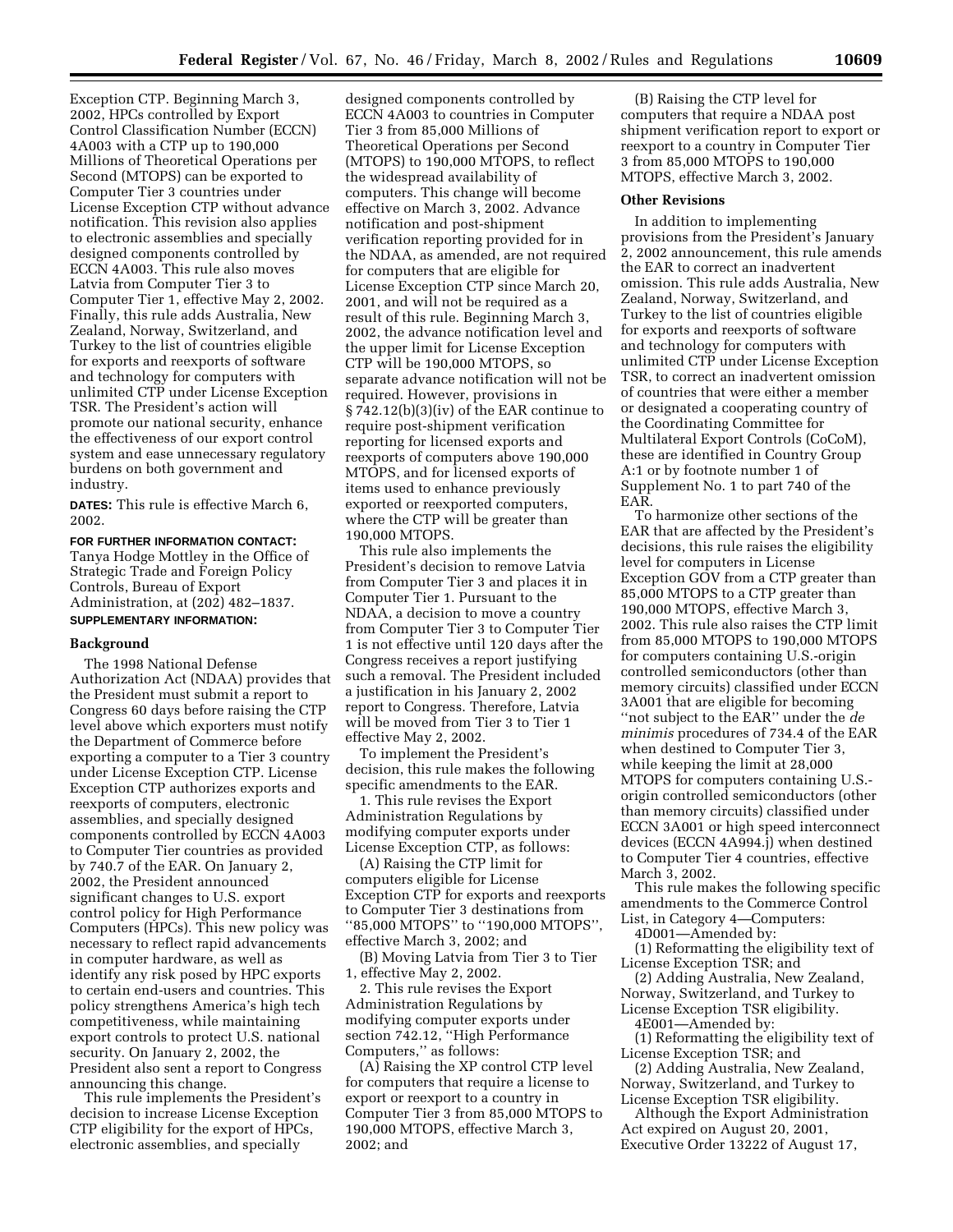2001 (66 FR 44025, August 22, 2001) continues the Regulations in effect under the International Emergency Economic Powers Act.

### **Rulemaking Requirements**

1. This final rule has been determined to be not significant for purposes of Executive Order 12866.

2. Notwithstanding any other provision of law, no person is required to respond to nor be subject to a penalty for failure to comply with a collection of information subject to the requirements of the Paperwork Reduction Act unless that collection of information displays a current valid OMB Control Number. This regulation involves collections previously approved by the Office of Management and Budget under control numbers 0694–0088, ''Multi-Purpose Application,'' which carries a burden hour estimate of 45 minutes per manual submission and 40 minutes per electronic submission. Miscellaneous and recordkeeping activities account for 12 minutes per submission. Information is also collected under OMB control number 0694–0107, ''National Defense Authorization Act,'' Advance Notifications and Post-Shipment Verification Reports, which carries a burden hour estimate of 15 minutes per report. This rule also involves collections of information under OMB control number 0694–0073, ''Export Controls of High Performance Computers'' and OMB control number 0694–0093, ''Import Certificates and End-User Certificates.''

3. This rule does not contain policies with Federalism implications as that term is defined in Executive Order 13132.

4. The provisions of the Administrative Procedure Act requiring notice of proposed rule making, the opportunity for public participation, and a delay in effective date, are inapplicable because this regulation involves a military or foreign affairs function of the United States (see 5 U.S.C. 553(a)(1)). Further, no other law requires that a notice of proposed rule making and an opportunity for public comment be given for this rule. Because a notice of proposed rule making and opportunities for public comment are not required to be given for this rule by 5 U.S.C. 553, or by any other law, the analytical requirements of the Regulatory Flexibility Act, 5 U.S.C. 601 *et seq.*, are inapplicable.

Therefore, this regulation is issued in final form. Although there is no formal comment period, public comments on this regulation are welcome on a continuing basis. Comments should be

submitted to Office of Exporter Services, Bureau of Export Administration, Department of Commerce, P.O. Box 273, Washington, D.C. 20044.

#### **List of Subjects**

*15 CFR Part 734*

Administrative practice and procedure, Exports, and Foreign trade.

# *15 CFR Part 740*

Administrative practice and procedure, Exports, Foreign trade, Reporting and record keeping requirements.

#### *15 CFR Parts 742 and 774*

Exports, Foreign trade.

Accordingly, parts 734, 740, 742, and 774 of the Export Administration Regulations (15 CFR Parts 730–799) are amended as follows:

1. The authority citation for 15 CFR part 734 continues to read as follows:

**Authority:** 50 U.S.C. app. 2401 *et seq.*; 50 U.S.C. 1701 *et seq.*; E.O. 12938, 59 FR 59099, 3 CFR, 1994 Comp., p. 950; E.O. 13020, 61 FR 54079, 3 CFR, 1996 Comp. p. 219; E.O. 13026, 61 FR 58767, 3 CFR, 1996 Comp., p. 228; E.O. 13222, 66 FR 44025, August 22, 2001; Notice of November 9, 2001, 66 FR 56965, November 13, 2001.

2. The authority citation for 15 CFR part 740 continues to read as follows:

**Authority:** 50 U.S.C. app. 2401 *et seq.*; 50 U.S.C. 1701 *et seq.*; Sec. 901–911, Publ. L. 106–387; E.O. 13026, 61 FR 58767, 3 CFR, 1996 Comp., p. 228; E.O. 13222, 66 FR 44025, August 22, 2001.

3. The authority citation for 15 CFR part 742 continues to read as follows:

**Authority:** 50 U.S.C. app. 2401 *et seq.*; 50 U.S.C. 1701 *et seq.*; 18 U.S.C. 2510 *et seq.*; 22 U.S.C. 3201 *et seq.*; 42 U.S.C. 2139a; Sec. 901–911, Publ. L. 106–387; Sec. 221, Publ. L. 107–56; E.O. 12058, 43 FR 20947, 3 CFR, 1978 Comp., p. 179; E.O. 12851, 58 FR 33181, 3 CFR, 1993 Comp., p. 608; E.O. 12938, 59 FR 59099, 3 CFR, 1994 Comp., p. 950; E.O. 13026, 61 FR 58767, 3 CFR, 1996 Comp., p. 228; E.O. 13222, 66 FR 44025, August 22, 2001; Notice of November 9, 2001, 66 FR 56965, November 13, 2001.

4. The authority citation for 15 CFR part 774 continues to read as follows:

**Authority:** 50 U.S.C. app. 2401 *et seq.*; 50 U.S.C. 1701 *et seq.*; 10 U.S.C. 7420; 10 U.S.C. 7430(e); 18 U.S.C. 2510 *et seq.*; 22 U.S.C. 287c, 22 U.S.C. 3201 *et seq.*, 22 U.S.C. 6004; 30 U.S.C. 185(s), 185(u); 42 U.S.C. 2139a; 42 U.S.C. 6212; 43 U.S.C. 1354; 46 U.S.C. app. 466c; 50 U.S.C. app. 5; Sec. 901–911, Publ. L. 106–387; Sec. 221, Publ. L. 107–56; E.O. 13026, 61 FR 58767, 3 CFR, 1996 Comp., p. 228; E.O. 13222, 66 FR 44025, August 22, 2001.

### **PART 734—[AMENDED]**

5. Part 734 is amended by revising the phrase ''85,000 MTOPS'' to read ''190,000 MTOPS'' in § 734.4(a).

# **PART 740—[AMENDED]**

6. Section 740.7 is amended by: (a) Adding a sentence to the end of paragraphs (c)(1) and (d)(1), to read as follows;

(b) Revising the phrase ''equal to 85,000 MTOPS'' to read ''equal to 190,000 MTOPS'' in paragraph (d)(2).

# **§ 740.7 Computers (CTP).**

\* \* \* \* \* (c) *Computer Tier 1.* (1) *Eligible countries.* \* \* \* As of May 2, 2002, Latvia is a Computer Tier 1 country.

\* \* \* \* \* (d) *Computer Tier 3.* (1) *Eligible countries.* \* \* \* As of May 2, 2002, Latvia is moved to Computer Tier 1. \* \* \* \* \*

## **§ 740.11 [Amended]**

7. Section 740.11 is amended by revising the number ''85,000'' to read ''190,000'' in paragraphs (a)(2)(ii),  $(a)(2)(iii)$ , and  $(c)(2)(i)$ .

8. Supplement No. 1 to part 740.11 is amended by revising the number ''85,000'' to read ''190,000'' in paragraphs (a)(1)(ii), (a)(1)(iii), (b)(1)(ii), and (b)(1)(iii).

# **PART 742—[AMENDED]**

### **§ 740.12 [Amended]**

9. Section 742.12 is amended by revising the phrase ''where the CTP is greater than 85,000 MTOPS'' to read ''where the CTP is greater than 190,000 MTOPS'' in paragraph (b)(3)(iv)(A).

# **PART 743—[AMENDED]**

# **§ 743.1 [Amended]**

10. Section 743.1 is amended by revising the phrase, ''having a CTP level of greater than 85,000 MTOPS" to read ''having a CTP level of greater than 190,000 MTOPS'' in the note to paragraph (c)(2).

# \* \* \* \* \* **PART 774—[AMENDED]**

11. In Supplement No. 1 to part 774 (the Commerce Control List), Category 4—Computers is amended by revising the ''License Exceptions'' section of Export Control Classification Number (ECCNs) 4D001 and 4E001, to read as follows:

4D001 ''Software'' specially designed or modified for the ''development'',